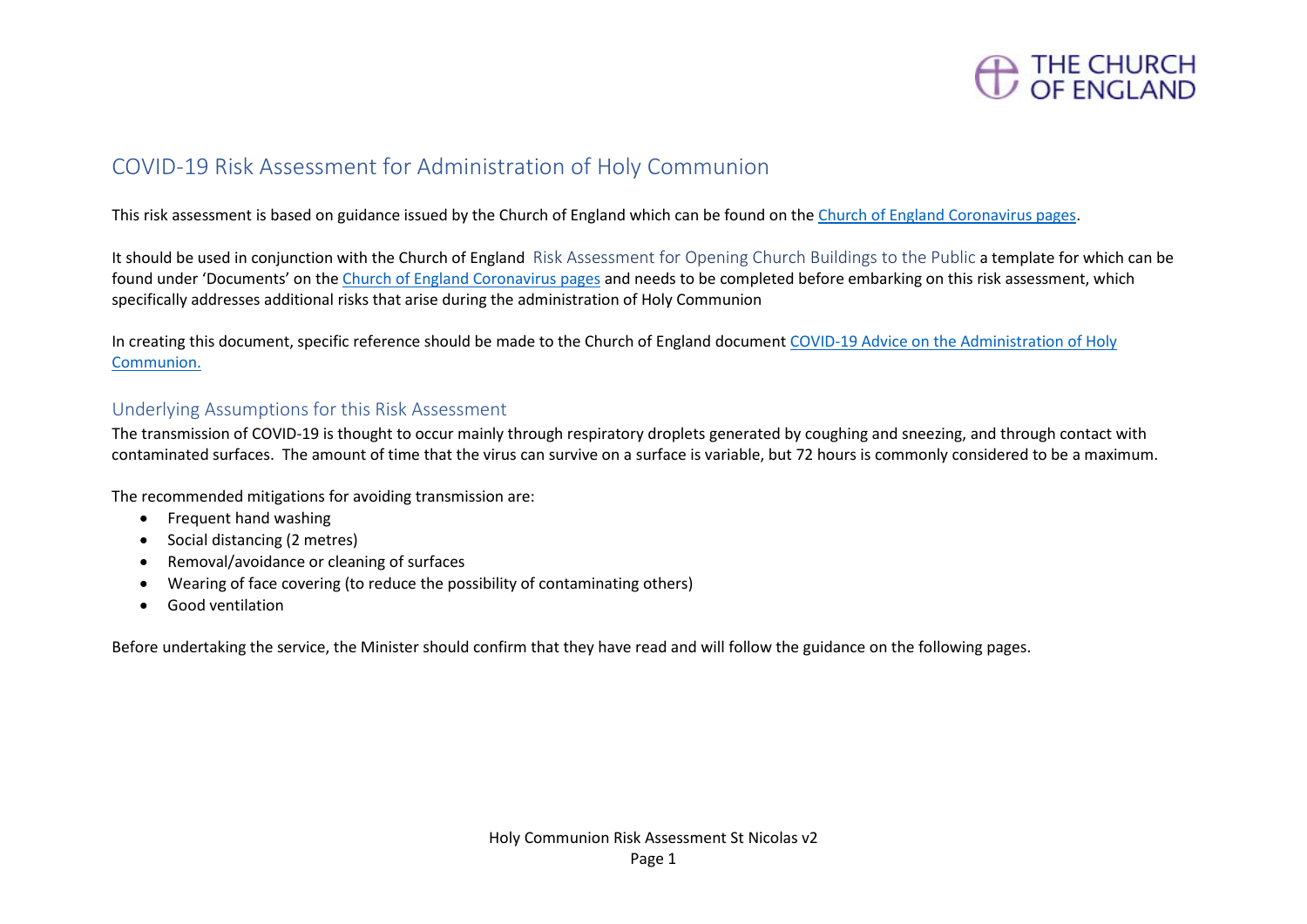

#### Introduction: extract from Church of England 'Covid-19 Advice on the Administration of Holy Communion'.

#### Hygiene measures to be followed when handling the Eucharistic elements

Government guidance indicates that ministers should not speak over uncovered 'consumables'. In practice, this means that while the president can speak the words of the Eucharistic Prayer over bread and wine that he or she alone will consume, bread that will be consumed by other communicants must remain covered until being distributed (e.g. wafers in a ciborium with the lid on or covered by a pall, or bread on a paten covered by a purificator or other cloth).

For the time being we encourage the use of individual communion wafers or bread that has already been divided rather than large wafers or loaves of bread that are broken and shared, as this practice minimises the physical contact the president will have with the elements. It is also advised that the president be the only person to handle the wafers or bread during the distribution, unless there are very large numbers, and that individual communicants should not pass around wafers or bread.

If others assist in preparing the elements before or during the service, then hand hygiene and physical distancing precautions should apply. Offertory processions where the bread and wine are brought to the Communion table are not recommended at this time.

When the president takes the bread and wine before the Eucharistic Prayer, it is recommended that this takes place in silence. If words are said when the bread and wine are taken into the hand, only the elements that the president will receive are taken (the other elements being covered).

At the fraction (breaking of the bread), only the consecrated bread that the president will receive is broken during the words ('We break this bread...' 'Every time we eat this bread...') accompanying that action. The remainder of the bread remains covered. If other consecrated bread needs to be broken before it is administered, this must be done in silence or while the Agnus Dei is said by the congregation and after the priest has sanitized their hands.

At the invitation to communion, if the consecrated bread and wine are shown to the people, only the piece of consecrated bread or wafer that the president will receive is shown while speaking the words of invitation.

At the giving of Communion, the president receives Communion in both kinds. The words of distribution ('The body and blood of Christ' or 'The body and blood of Christ keep you in eternal life' or the Order Two/BCP words of distribution) are spoken to the congregation, and all who intend to receive say, 'Amen'.

At the distribution, Holy Communion is administered in silence. The consecrated bread or wafer will need to be dropped into the hands of communicants.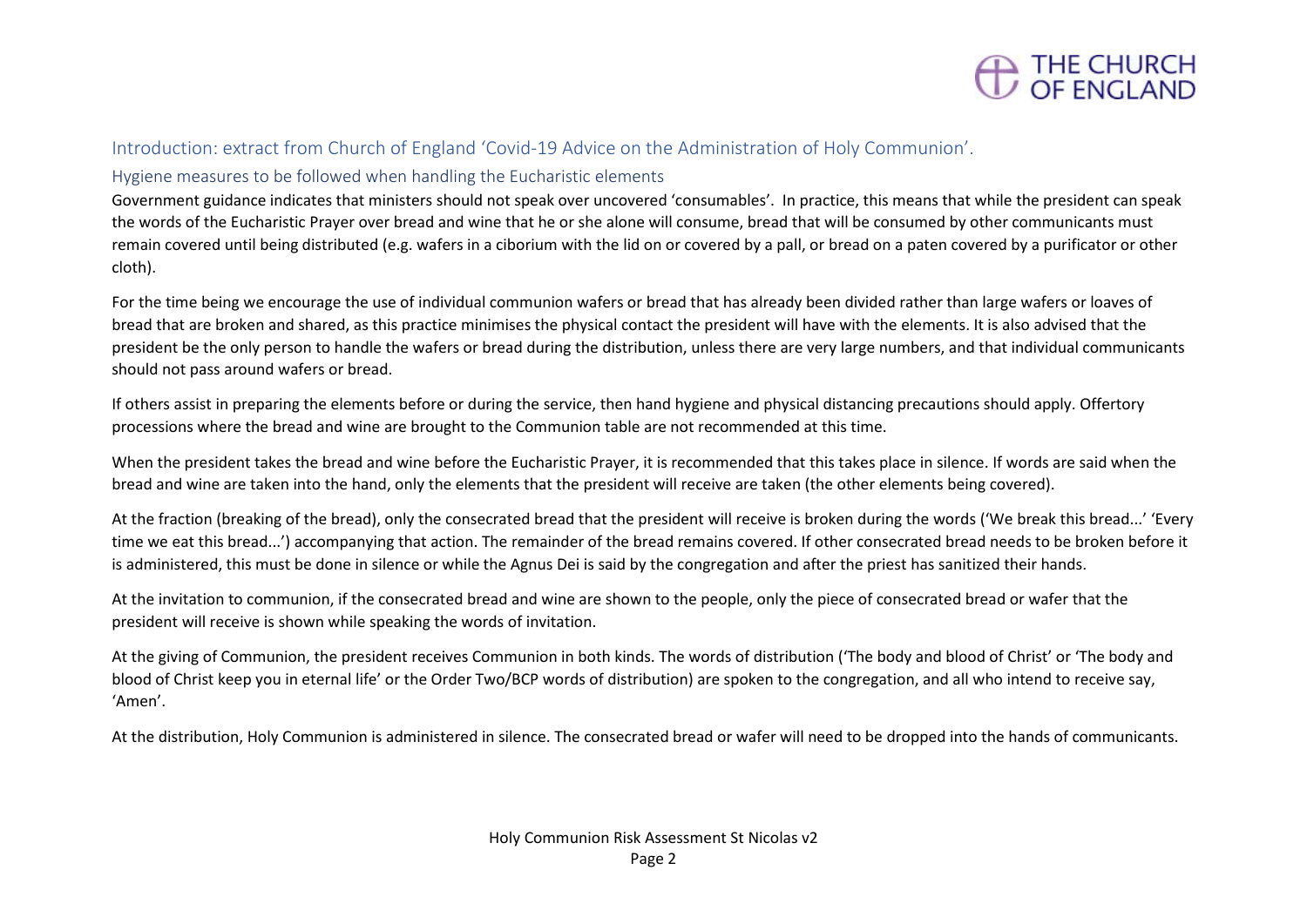# THE CHURCH<br>OF ENGLAND

| <b>Church: St Nicolas, Forest Hill with Shotover</b> |  | Date completed: 11 August 2020 | Date approved by PCC: 12 August 2020 |  |  |
|------------------------------------------------------|--|--------------------------------|--------------------------------------|--|--|
| Amendments                                           |  |                                | Date                                 |  |  |

| What is the general risk?  | What are you already    | What is the specific risk?    | What further action do you       | Who needs to       | Done |
|----------------------------|-------------------------|-------------------------------|----------------------------------|--------------------|------|
|                            | doing to control the    |                               | need to take to control the      | ensure this action |      |
|                            | risks?                  |                               | risks? (refer to C of E          | is carried out?    |      |
|                            |                         |                               | guidance where possible)         |                    |      |
| Risk of Minister not       | Guidelines are          | Risk that Minister does not   | Minister to confirm that they    | Minister           |      |
| following the Church of    | referenced or copied in | have the most up to date      | have read and will follow the    |                    |      |
| <b>England guidelines</b>  | this document           | information                   | guidance in this document.       |                    |      |
| Risk of virus transmission | Social distancing       | Risk of touching an infected  | Congregation to be               | Minister           |      |
| by touching an infected    |                         | person while exchanging       | reminded that there should       |                    |      |
| person                     |                         | the Peace                     | be no sharing of the Peace       |                    |      |
|                            |                         |                               | through physical contact.        |                    |      |
|                            | Social distancing       | Risk of touching an infected  | Communicants should form         | Minister and       |      |
|                            |                         | person while taking           | a line maintaining 2 metres'     | churchwardens      |      |
|                            |                         | communion                     | distance to receive the          |                    |      |
|                            |                         |                               | bread, standing, from the        |                    |      |
|                            |                         |                               | priest.                          |                    |      |
|                            | Face coverings          | Impossibility for minister to | The risk associated with this    | Minister           |      |
|                            |                         | maintain social distancing    | is relatively low, especially if |                    |      |
|                            |                         | while administering the       | face-coverings are worn (see     |                    |      |
|                            |                         | bread                         | later section). Where either     |                    |      |
|                            |                         |                               | priests or parishioners are      |                    |      |
|                            |                         |                               | uncomfortable with this, it is   |                    |      |
|                            |                         |                               | important that no pressure is    |                    |      |
|                            |                         |                               | placed on priests to preside     |                    |      |
|                            |                         |                               | at Holy Communion or on          |                    |      |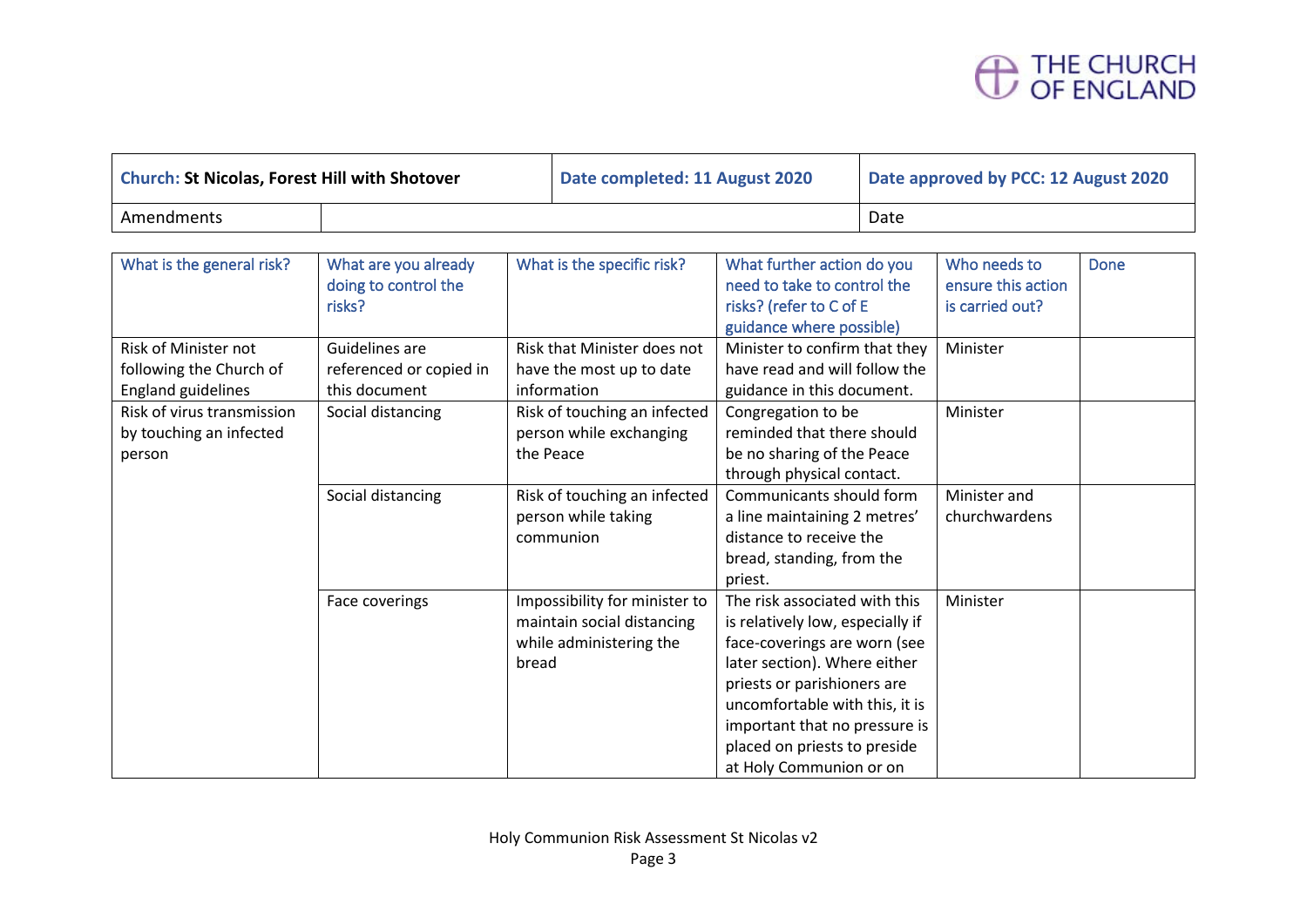

| What is the general risk?  | What are you already<br>doing to control the<br>risks? | What is the specific risk?                                                       | What further action do you<br>need to take to control the<br>risks? (refer to C of E<br>guidance where possible)<br>parishioners to receive the                                                                                                                              | Who needs to<br>ensure this action<br>is carried out? | <b>Done</b> |
|----------------------------|--------------------------------------------------------|----------------------------------------------------------------------------------|------------------------------------------------------------------------------------------------------------------------------------------------------------------------------------------------------------------------------------------------------------------------------|-------------------------------------------------------|-------------|
|                            |                                                        |                                                                                  | Sacrament.                                                                                                                                                                                                                                                                   |                                                       |             |
|                            | Hand sanitising                                        | Risk of minister touching<br>an infected person while<br>administering communion | Hand sanitiser to be<br>available for the minister<br>along with the elements etc.<br>The minister should avoid<br>touching the communicants'<br>hands when administering<br>communion. If touching<br>occurs, the minister will re-<br>sanitise their hands<br>immediately. | Chuchwardens<br>and Minister                          |             |
| Risk of virus transmission | Covering 'consumables'                                 | Risk of contaminating the                                                        | Bread that will be consumed                                                                                                                                                                                                                                                  | Minister                                              |             |
| by touching an infected    |                                                        | bread                                                                            | by other communicants                                                                                                                                                                                                                                                        |                                                       |             |
| object                     |                                                        |                                                                                  | must remain covered until                                                                                                                                                                                                                                                    |                                                       |             |
|                            |                                                        |                                                                                  | being distributed                                                                                                                                                                                                                                                            |                                                       |             |
|                            | Minimise physical<br>contact with<br>'consumables'     | Risk of contaminating the<br>bread                                               | The minister should set up<br>the elements. individual<br>communion wafers to be<br>used.                                                                                                                                                                                    | Minister                                              |             |
|                            | Hand sanitising                                        | Risk of contaminating the<br>bread                                               | The minister should sanitise<br>their hands before setting up<br>the Communion Table and<br>again before administering<br>the consecrated wafer.                                                                                                                             | Minister                                              |             |
|                            | Hand sanitising                                        | Risk of contaminating the<br>bread                                               | Each communicant should<br>be asked to sanitise their<br>hands before receiving the                                                                                                                                                                                          | Minister and<br>Churchwardens                         |             |